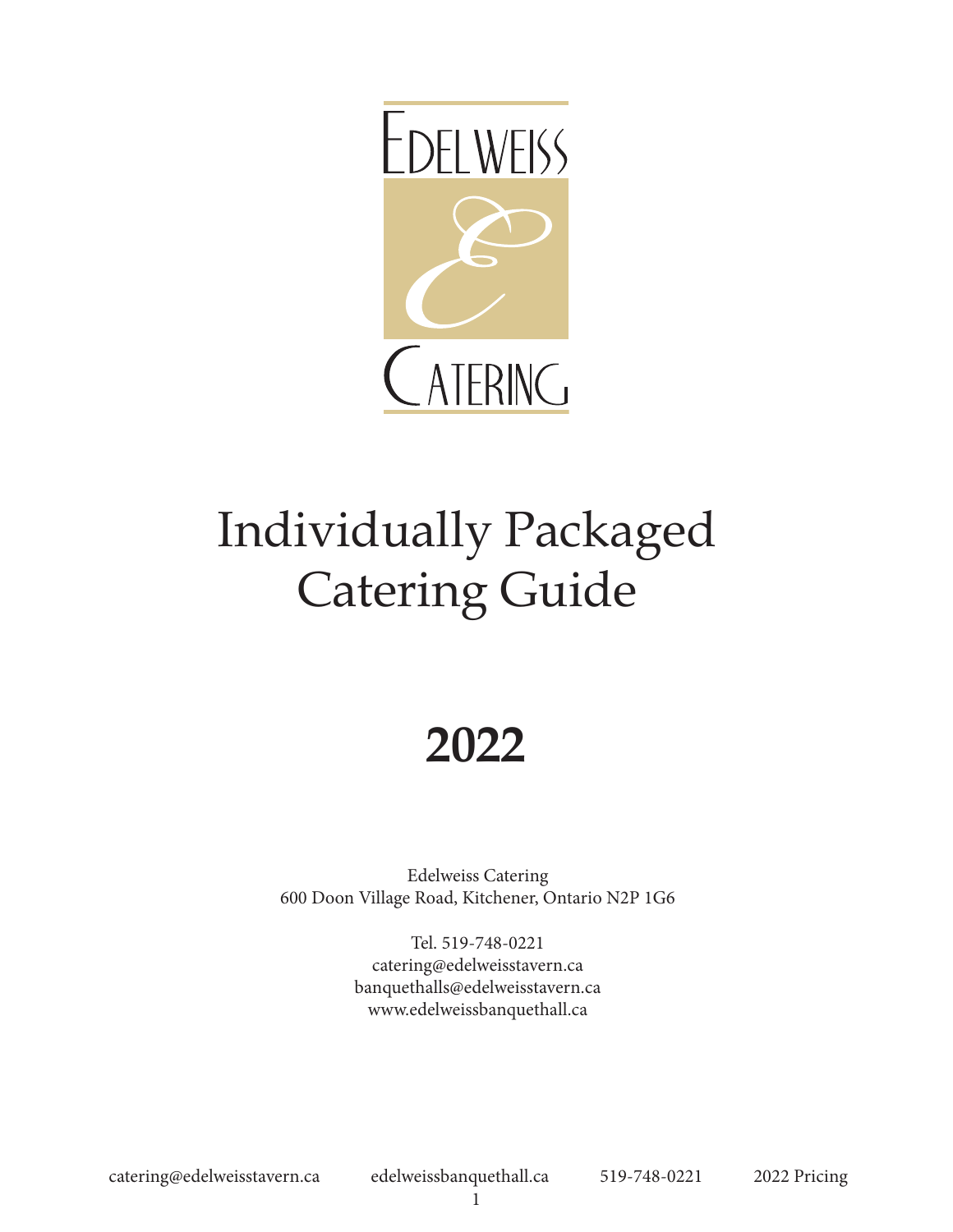# **Edelweiss Individually** PACKAGED CATERING

## **AA-LLa-Carte Items**

*All A-La-Carte items are individually wrapped and a minimum of 10 must be ordered.*

Cookies \$1.25 each + HST Brownies or Squares \$2.85 each + HST Bagels - with cream cheese & jam on side\$2.50 each +HST Muffins - with butter \$2.25 each + HST Tarts - Butter, Pecan, Coconut, Raspberry \$2.25 each+ HST Banana Bread Slices - individually wrapped slices \$2.25 each+ HST

## **Beverages**

Bottled Juice \$2.25 + HST Canned Pop \$1.25 + HST Bottled Water \$1.35 + HST Coffee \$2.25 +HST

## **Salads**

Garden Side Salad \$6.50 +HST Caesar Side Salad \$8.50 +HST Greek Side Salad \$8.50 +HST Coleslaw 4oz \$2.50 +HST Sweet Onion Macaroni Pasta Salad 4oz \$3.00 + HST

## **Cups**

Fruit Cup  $$4.00+$ HST Veg & Dip Cup \$3.50 +HST

#### **Ordering**

Minimum order for all catering jobs is \$75.00 per order before taxes and delivery. Orders and changes to orders must be made 2 business days prior to the job date and time. If orders or changes are needed less than 2 business days in advance, please EMAIL AND CALL 519-748-0221 and ask to speak to the catering department. We will try and make accomodations at that time and additional fees may apply.

#### **Allergies**

Allergies can be accomodated if ordered in advance. Additional fees may apply.

#### **Paper or China Service**

Paper service is included in all orders. China service is available at an additional cost dependant on what is required.

#### **Servers**

Servers for your event are vailable for an additional fee.

#### **Delivery**

All orders are subject to delivery fees. Orders in Kitchener are \$15.00+hst. Orders in Waterloo or Cambridge are \$20.00+hst per order. If we need to return to pick up equipment an addtional delivery fee will be charged.

catering@edelweisstavern.ca edelweissbanquethall.ca 519-748-0221 2022 Pricing

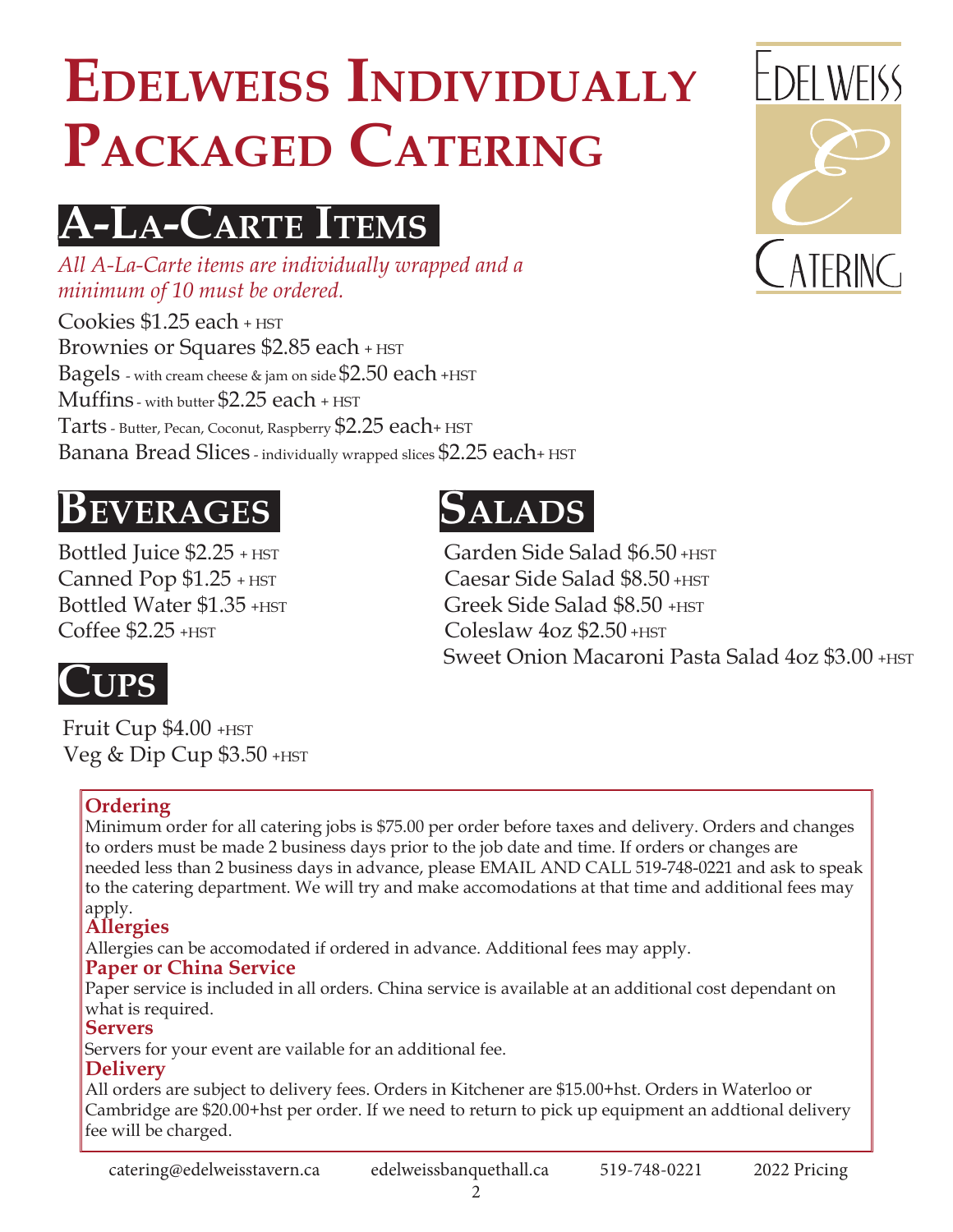# **Sandwiches and Wraps Individually Packaged**

All sandwiches and wraps are individually wrapped and labelled.



Includes a variety of the following, served on an assortment of Bagnat Buns:

**\*Vegetarian options provided only upon request\***

**Black Forest Ham** - Swiss cheese, honey mustard and lettuce

**Roast Beef** - Havarti cheese, horseradish mayo and lettuce

**Roasted Turkey** - Cheddar cheese, pesto mayo and lettuce

**Salami** - Cheddar cheese, dill pickles, dijon mustard and lettuce

**\*Vegetable & Hummus** - Avocado, jalapeno Havarti cheese and veggies - **Only upon request**

### **ASSORTED EXECUTIVE SANDWICHES** \$10.25 per sandwich +HST

Includes a variety of the following:

**\*Vegetarian options provided only upon request\***

**Grilled Chicken Ciabatta** - Pesto mayo, Swiss cheese and roasted red pepper **Ham & Cheese Ciabatta** - Dijon mayo, jalapeno Havarti cheese and pickle

**Cranberry Turkey Ciabatta** - Cranberry mayo and brie cheese

**\*Vegetarian Ciabatta** - Hummus, avocado, jalapeno Havarti cheese and veggies - **Only upon request**

### **AAssorted ssorted TTortiilla WWraps**

Includes a variety of the following:

**\*Vegetarian options provided only upon request\***

**BBQ Steak** - Beef, mixed bell peppers, white onion, BBQ sauce, lettuce and mixed cheese

**Chicken Caesar** - Chicken, bacon, parmesan, Caesar dressing, lettuce and mixed cheese

**Buffalo Chicken** - Buffalo chicken, bacon, ranch, tomatoes, green onion, lettuce and mixed cheese

**Roasted Turkey Wrap** - Turkey, tomatoes, cajun spice, mayo, lettuce and mixed cheese

**\*Vegetable & Hummus** - Tomato, cucumber, sprouts(when available ), peppers, red onion, hummus, lettuce and mixed cheese - **Only upon request**

*See ordering, allergy, paper/china and delivery information on pages 2*

3



 $$9.25$  per sandwich  $_{\text{HST}}$ 

 $$10.75$  per wrap  $_{\text{HST}}$